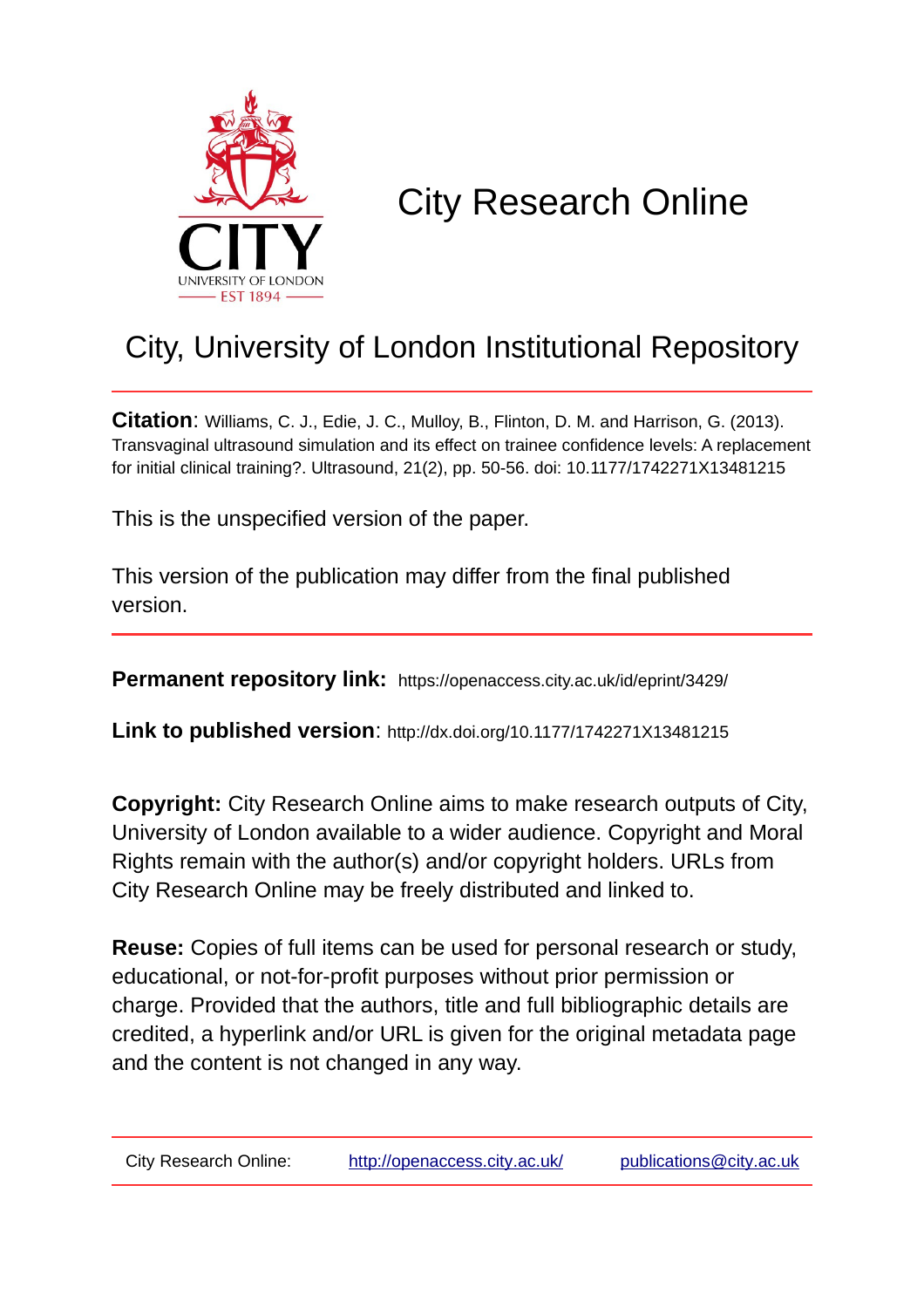#### **ABSTRACT**

#### **INTRODUCTION**

The ScanTrainer transvaginal ultrasound simulator has been developed to facilitate initial training of transvaginal ultrasound skills without patient contact. Due to the intimate nature of the examination and in some cases, limited training opportunities, the need for simulation-based education in ultrasound has gained momentum. Currently, research into the effectiveness of the ScanTrainer is limited.

# **METHODS**

A mixed method study was conducted in a single institution between October 2011 and January 2012. Participants were recruited using convenience sampling and allocated to the control (clinical training) or experimental (simulation training) group following a pre-test. After 10 hours of their allocated transvaginal ultrasound training method a post-test assessment was conducted and the results statistically analysed. Participants then experienced the alternative method of training and completed questionnaires. The results were used to inform semi-structured interviews for each group. Interview transcripts were interpreted using theme analysis.

#### **RESULTS**

A small number of doctors completed the study, 9 (82%) out of the 11 recruited. The majority of participants (89%) felt that practice on the ScanTrainer can increase confidence prior to attempting a real transvaginal ultrasound scan. Average scores showed that the simulation training group outperformed the clinical training group on overall score and each of the five post-test components. No statistically significant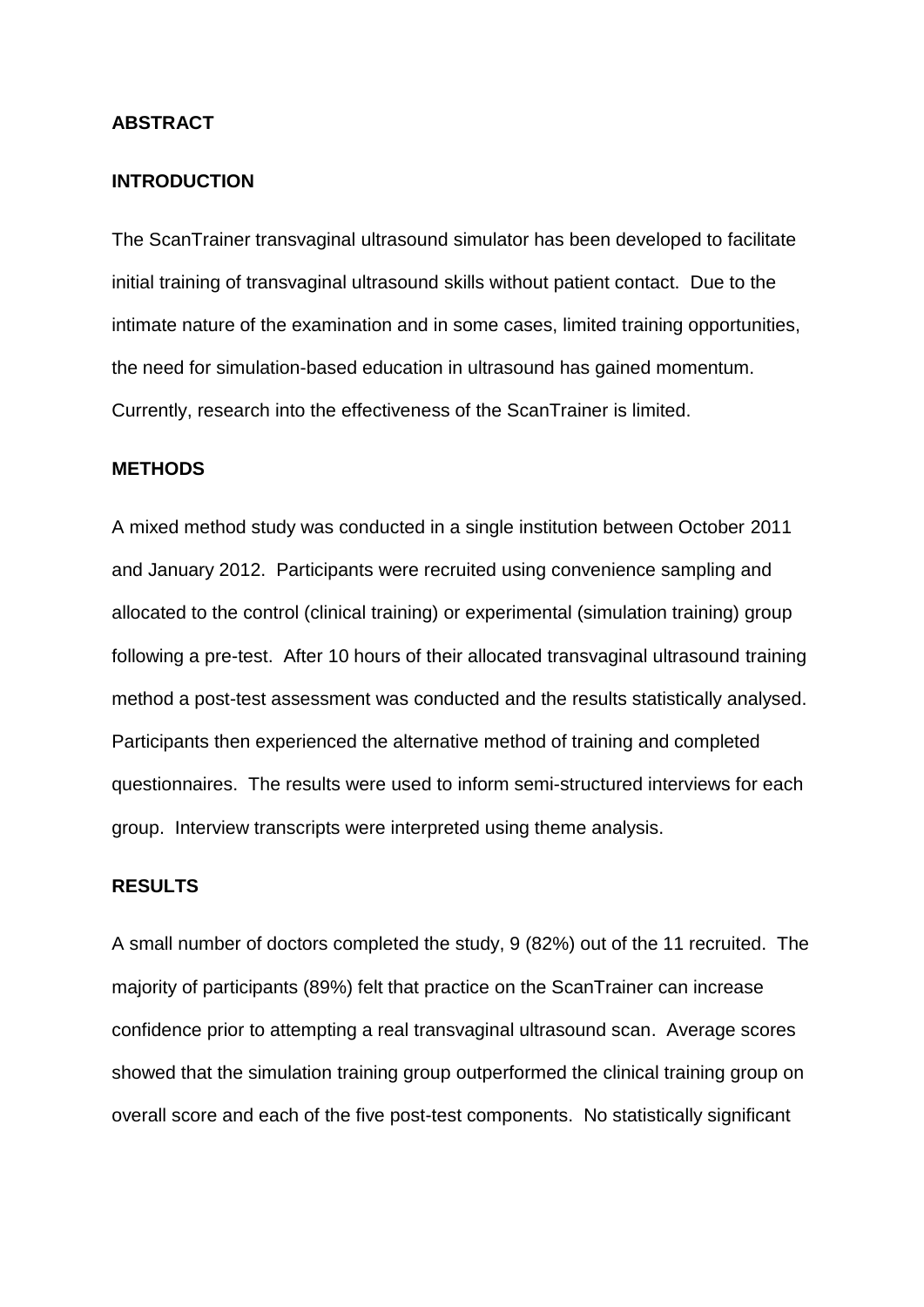differences were demonstrated for overall score ( $u= 13$ ,  $p= 0.556$ ) or the five components  $(p= 0.190-1)$ .

#### **CONCLUSIONS**

Transvaginal ultrasound training on the ScanTrainer has the potential to replace initial clinical training, however further larger trials are required to evaluate. Clinically significant outcomes exist if the ScanTrainer training is proven to be more effective than initial clinical training. The ScanTrainer prepares a trainee and builds confidence to progress to clinical scanning, which has the potential to improve the patient experience.

# **INTRODUCTION**

Transvaginal ultrasound (TVUS) is now the most routinely requested imaging examination for gynaecology referrals.<sup>1</sup> However, it is a difficult examination for the operator to perfect due to its invasive nature and the fact that patients are less willing to tolerate extended examination times due to an inexperienced operator. $2$  In addition, capacity for ultrasound training within imaging departments has been reduced by European working time directives mandatory time restrictions now placed on in-hospital work for doctors,<sup>3</sup> a national shortage of sonographers,<sup>4</sup> and the need for rapid patient throughput.

For over 100 years medicine has adopted an apprenticeship model of education whereby trainees gain experience whilst being supervised by senior colleagues.<sup>5</sup> Ideally, using this model, trainees would be involved in a vast number of cases over a long period of training, however in reality, training can utilise a "see one, do one, teach one" approach.<sup>5-7</sup> Consequently it is not only difficult for doctors to gain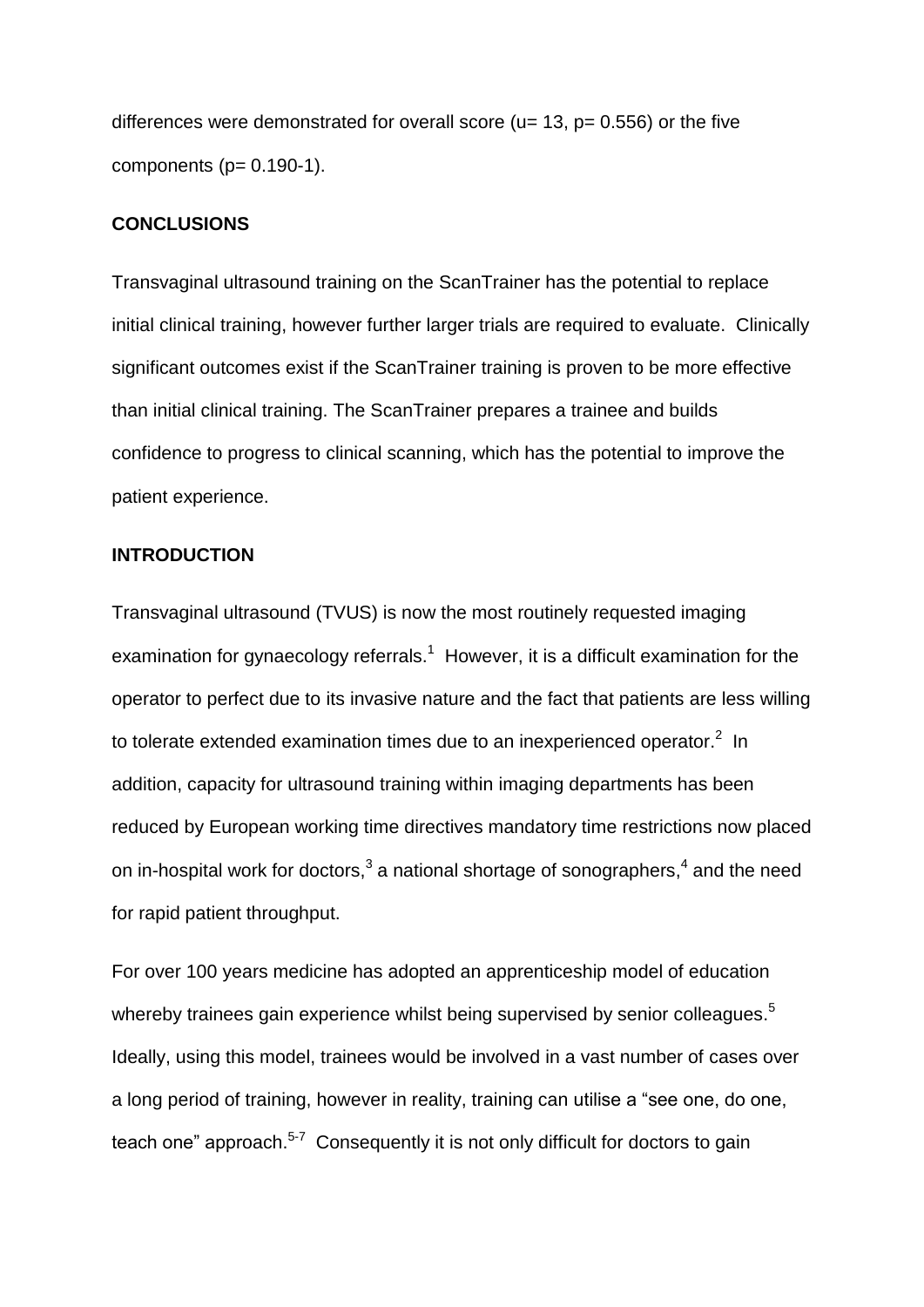competency in practical examinations such as TVUS using this model, it is also becoming less acceptable to the general public, who are increasingly commencing litigation as a result of poor outcomes.<sup>6</sup>

In 2009, the Chief Medical Officer Sir Liam Donaldson<sup>8</sup> highlighted the potential for simulation-based medical education to reform the way clinical training is provided, citing examples of success in other industries and current uses in medicine for basic clinical skills. With a view to extending the use of simulation throughout medical education each Royal College appointed a director for simulation training indicating their commitment to developing resources in this area (ibid).

"A simulator is a physical object that reproduces, to a greater or lesser degree of realism, a medical procedure that must be learned, and that incorporates a system of metrics that allows progress and learning to be recorded". The development of ultrasound simulators with built in virtual examinations has made standardised ultrasound training possible and could represent a new era in ultrasound education.<sup>10</sup> However, whilst previous research has demonstrated improvements with ultrasound simulation training in areas such as detecting fetal anomalies (ibid), with the constant development of new simulators more up to date research is required.

In April 2010, MedaPhor unveiled a new haptic virtual reality TVUS simulator called ScanTrainer, using modules with "easy-to-follow tutorials and assignments" allowing the operator to learn through trial and error.<sup>11</sup> The ScanTrainer utilises haptic technology to provide a realistic experience of TVUS scanning, for example if the pressure exerted by the user is too great the equipment emits a scream. This product has the potential to positively change the way that ultrasound training is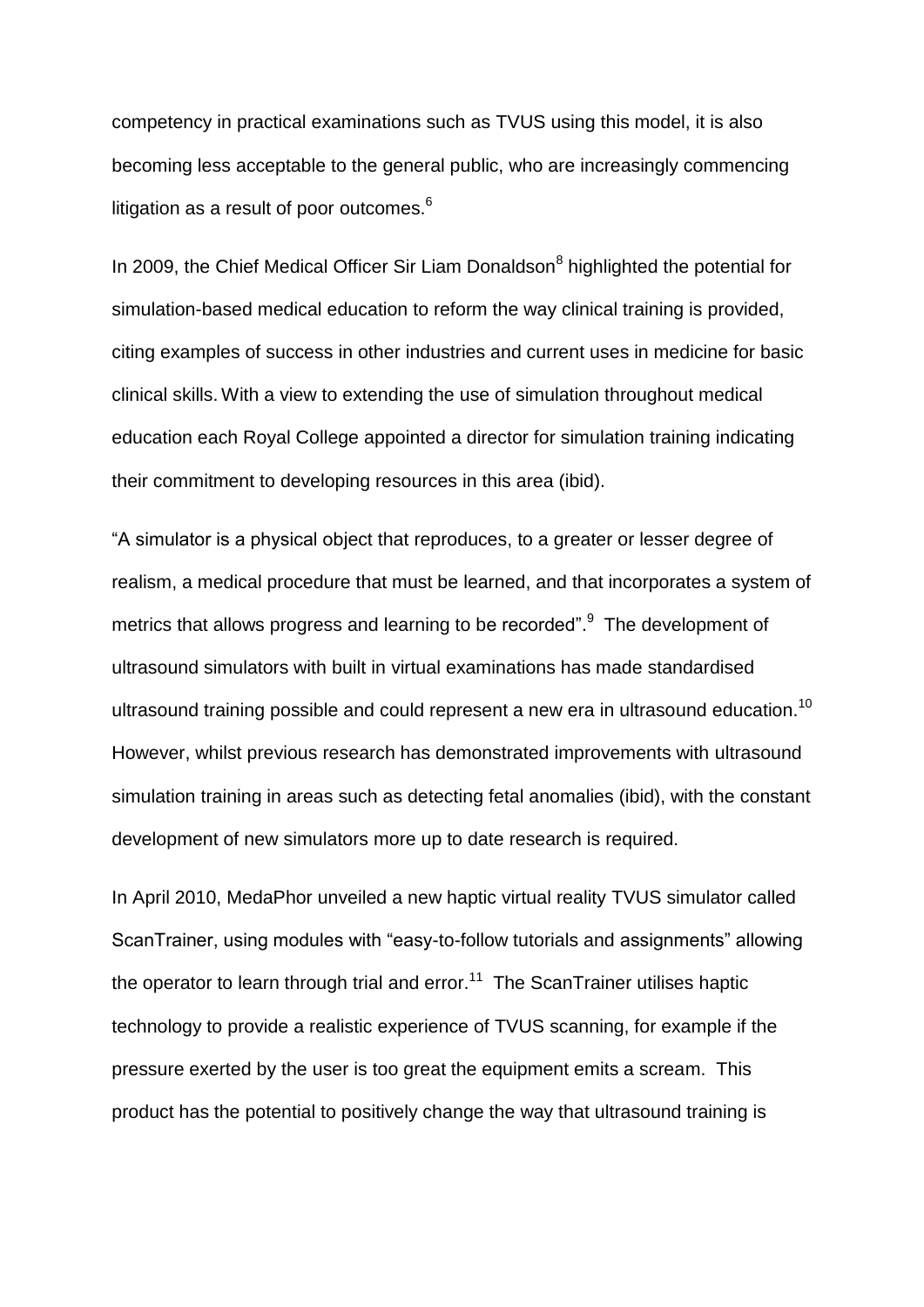provided by allowing doctors to reach a basic level of competence in a safe environment without causing discomfort to patients.

The overall aim of this study was to compare the use of the ScanTrainer with standard clinical training for teaching radiology and gynaecology doctors basic TVUS skills. Both the ScanTrainer's ability to teach trainees to adequately examine anatomy and its effect on their confidence levels when scanning real patients was investigated. However, due to the small sample size which evolved during the course of this project, this article will focus mainly on the quantitative and qualitative analysis of results relating to confidence levels of trainees.

# **METHODS**

#### **Study Design**

A small-scale single centre pilot study was designed as no other research on the ScanTrainer existed. A single phase mixed method study design was utilised that incorporated both quantitative and qualitative data collection elements. According to Creswell & Plano Clark,<sup>12</sup> this type of mixed method study is best described as a triangulation design. To maximise the sample size, radiology and gynaecology doctors of any training grade were eligible for participation and were recruited using convenience sampling. Exclusion criteria were prior qualifications in gynaecological ultrasound, 10 or more hours of practical gynaecological ultrasound experience or involvement in a concurrently running research project. No power analysis was performed as this was a pilot study.

#### **Quantitative Data Collection**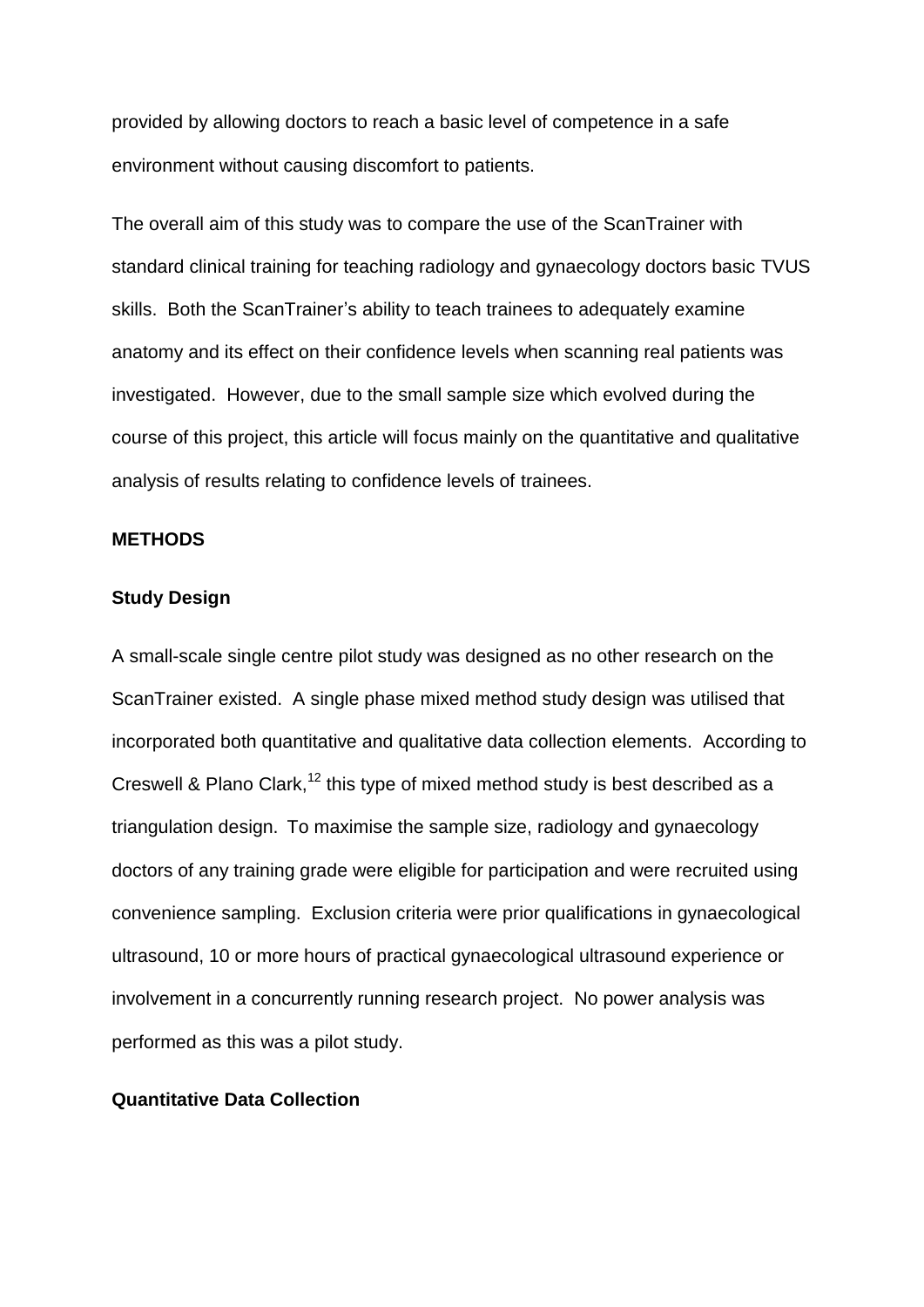A quasi-experimental non-equivalent control group pre-test-post-test study design was used to compare the ScanTrainer with standard clinical training for teaching novice scanners basic TVUS skills. Pre-test and post-test assessment forms were designed and their content validity assessed by four experts in ultrasound training. Following methods advocated by Polit & Beck,<sup>13</sup> a scale-level content validity index using the average approach was calculated and an index of 0.9 was obtained for the pre-test and 0.93 for the post-test, indicating excellent content validity for both assessments. The four experts also graded each component on the forms as either a basic, intermediate or advanced task to enable the marks awarded for a pass to be weighted accordingly. A pilot of the assessment forms was conducted on three qualified sonographers. Ethical approval for the study was granted by the School of Health Sciences, City University London (Ref:MSc/10-11/30). The study was deemed to be akin to service evaluation by the local research ethics committee.

All participants underwent a pre-test assessment, after a standardised induction to the ScanTrainer. This was marked by the simulator and determined initial scanning ability, to enable stratified randomisation of participants into one of two groups. Demographics and background speciality were anonymised and participants were allocated to either the control group (supervised clinical training lists with patients) or the experimental group (simulator training).

Participants then completed ten hours of training, either under the supervision of the same qualified sonographer (control group) or without supervision (experimental group). A post-test was then carried out on all participants using the ScanTrainer which included two cases, one normal and one with pathology and related questions. The ability to adequately examine relevant anatomy, determine orientation, record accurate measurements, differentiate between normal and abnormal findings and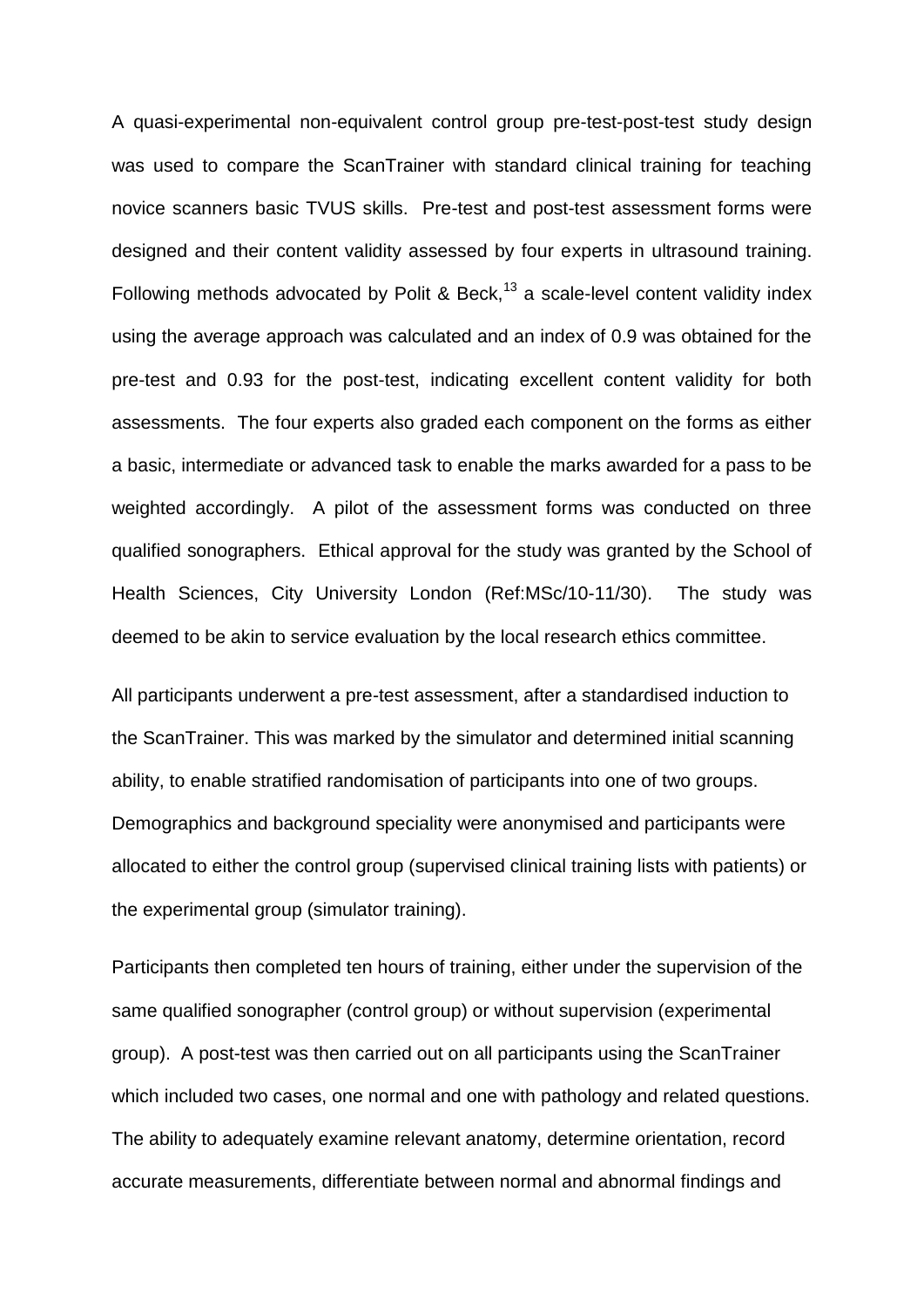produce high quality images were tested, either by the simulator (anatomy, measurements and normality), by the researcher during the examinations (orientation) or through image review by one of two qualified sonographers (image quality).

Unpaired results from the pre and post-test were analysed using the non-parametric Mann-Whitney U test as because of the small sample size it was not possible to test the data for normality.<sup>14</sup> An alpha value of 0.05 was used.

#### **Qualitative Data Collection**

To assess the ScanTrainer's effect on the confidence levels of novice scanners, each participant completed a short questionnaire after attending a session of training using the alternative method to their originally allocated method. Responses were used to develop questions for semi-structured interviews. Five semi-structured interviews were conducted, comprising of a mix of individual and group interviews, depending on participant's availability. The questionnaire results were interpreted using descriptive data and the interviews were transcribed and analysed using theme analysis following a method advocated by Newell & Burnard.<sup>15</sup>

#### **RESULTS**

#### **Sample**

Of the 17 doctors who volunteered to take part in this study, 11 were eligible to do so and gave informed consent. Training grades ranged from foundation year 1 to speciality trainee year 5, with ten doctors from gynaecology and one from radiology. Following the pre-test assessment, 5 (45%) were allocated to the control group (clinical training) and six (55%) to the experimental group (simulator group). There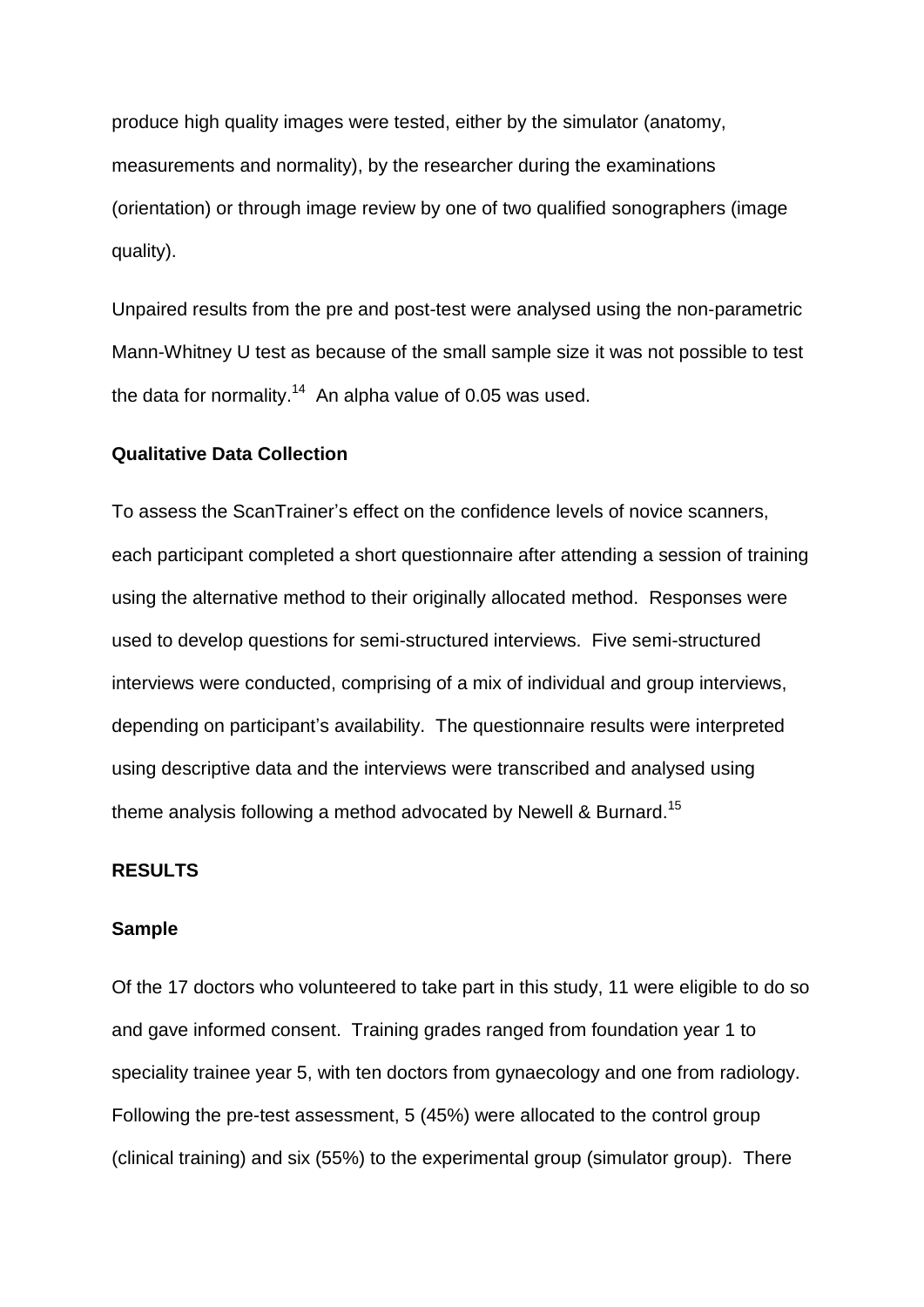was no significant difference in the average scores of the two groups in the pre-test  $(U = 12, p = 0.6623)$ . In the time period available, 9 participants completed their ten hours of training (4/5, 80% of the control group and 5/6, 83% of the experimental group). Two participants were unable to do so due to timetabling constraints.

#### **Quantitative Results**

Comparison of average scores showed that the simulator group outperformed the clinical group in the post-test assessment both for overall score and each of its five components. No statistically significant differences were demonstrated (See Table 1).

## **Qualitative Results**

Eight out of nine participants (89%) thought that using the ScanTrainer prior to attempting a real TVUS scan could help increase a trainee's confidence (see Figure 1).

All participants in the simulator group felt fairly confident when attempting a TVUS scan on a real patient for the first time. Reasons given for why prior simulation training increased their confidence were; they became familiar with the routine of the scan, learnt how to alter the controls and to examine basic anatomy. However, aspects of the scan they remained unconfident about were inserting the probe and actually being able to find the required anatomy. Comments given included:

*"I felt confident that I could tell what each thing was when I saw it but less confident that I'd actually be able to find it."*

In comparison only one participant in the clinical group felt fairly confident when attempting their first real TVUS scan and although this individual was from a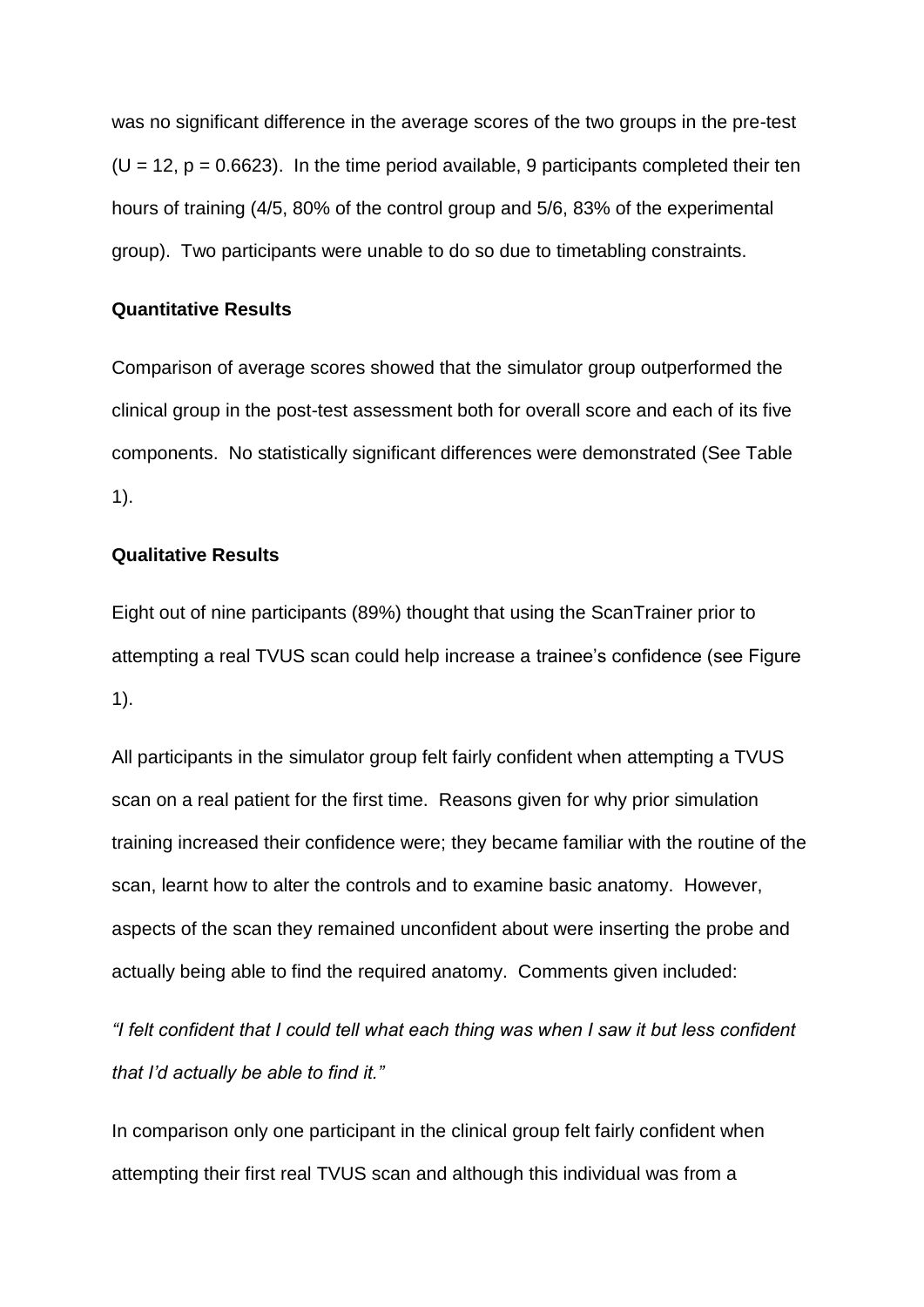gynaecology background they had no prior transvaginal ultrasound experience. The remaining three participants (75%) thought their confidence would have been increased with prior simulation training. They explained that in clinical training they felt under pressure to perform well in front of the patient yet struggled to understand the ultrasound images and were unfamiliar with the routine of the scan and controls. For example:

*"On a real patient when you first start you don't really know what you're looking at, it doesn't make any sense. You can't really work out why the probe is producing that image.*

The 3D anatomy feature of the ScanTrainer (see Figure 2) was highlighted by all participants in the clinical group as a learning aid they would have benefited from and increased their confidence. Other features identified that can help build confidence were that there is no time limit, trainees can make mistakes, don't learn everything at once and can learn normal anatomical appearances first. For instance:

*"The really useful part was the 3D anatomy picture because you can correlate the images on the ultrasound with the patient in front of you."*

*"You don't have the patient there so you can train for as long as you like or make as many mistakes as you like. You have modules you can follow, so you acquire each skill at one level and don't have to learn everything at once."*

A difference of opinion existed as to whether the ScanTrainer could provide trainees with a false confidence in their abilities. The general consensus was that whilst it can prepare trainees for clinical training and increase confidence, it does not result in overconfidence. However, two participants were concerned that the anatomy on the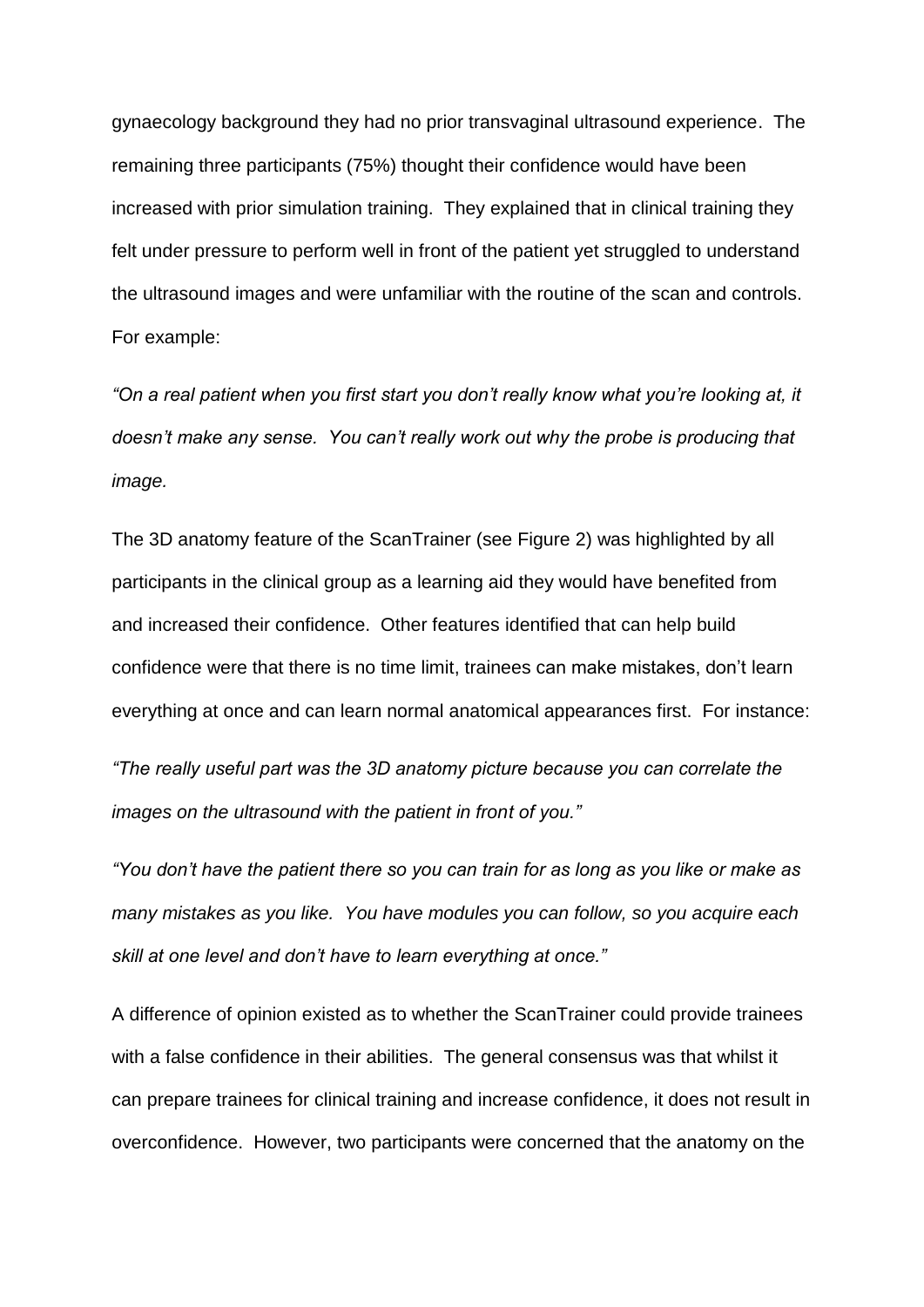ScanTrainer is fairly easy and could potentially give trainees a degree of false confidence in their ability to locate the relevant organs. A comment given was:

*"I think if you became really used to finding the anatomy right there straight away on the simulator then you would probably feel quite frustrated if you get to a woman and you can't even locate the uterus."*

All participants felt that simulation training should be utilised at the beginning of TVUS training. The majority (n=7, 78%) would opt to begin their training using a combination of both simulation and clinical training. The two training methods were considered complementary and consequently simulation training should be an adjunct not a replacement for clinical training.

When asked how long they would have used the ScanTrainer before feeling confident enough to commence clinical training answers ranged from two and a half to more than ten hours (see Figure 3). In this time they would hope to learn to orientate and manipulate the probe, become familiar with the scan routine and be able to recognise normal anatomy. However, it was suggested that a better motivator for trainees using the ScanTrainer would be progression onto clinical training, with a sonographer, after reaching a certain level as opposed to an enforced number of hours training. For example:

*"I think it would be a really good thing for us to say once you've done the simulation training and passed, then you can organise clinical teaching."*

All participants thought that prior practise on the ScanTrainer could improve the patient's experience of having a TVUS performed by a trainee and that there is a role for simulation training in US education. It was thought that the increased confidence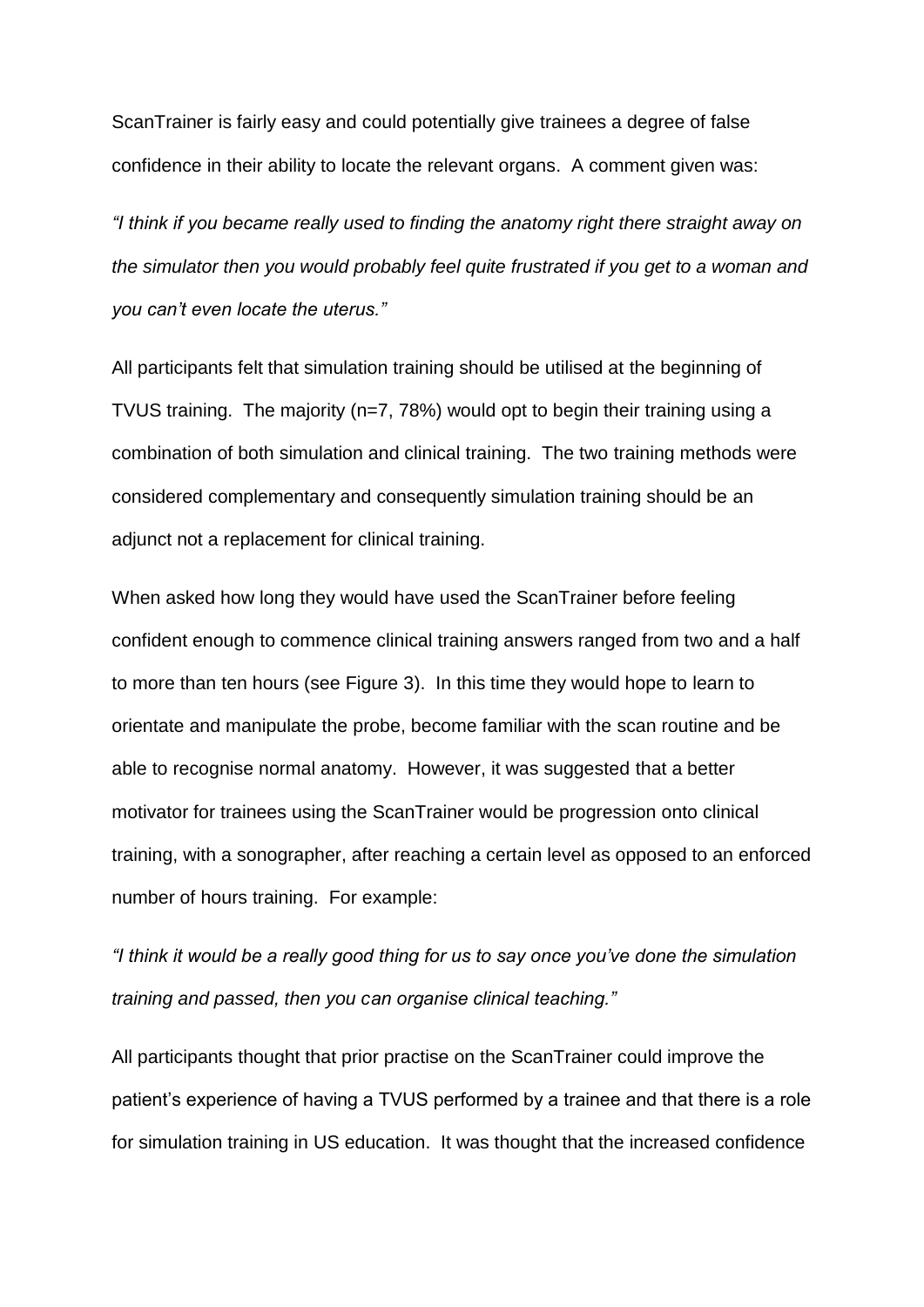felt by trainees following simulation training would enable them to perform better when attempting to scan a real patient and reduce the scan duration. Patient comfort was also thought to be increased as a result of prior practise at handling the probe on the ScanTrainer which emits a scream if too much pressure is exerted on the patient. A comment from the simulator group was:

*"We were all conscious about what the patient was experiencing and in a way I think the simulator has taught us that because it kept screaming at us every time we used a pressure that maybe wouldn't be acceptable in a real life situation."*

#### **DISCUSSION**

To aid interpretation of the results, the discussion has been divided into two sections – the quantitative results alone and combined analysis of the quantitative and qualitative results.

#### **Quantitative Results**

The limited sample size is a weakness of this study. Results suggest no significant differences between abilities of the two groups, when using non-parametric tests, indicating that simulation could replace initial clinical training. Similar conclusions were reached in studies by Knudson and Sisley<sup>16</sup> on the UltraSim and by Stather et  $al<sup>17</sup>$  on endobronchial US simulation training, which found no significant differences in abilities<sup>16</sup> or number of successful biopsies (p = 0.13)<sup>17</sup> when compared with traditional methods of training.

Comparison of the average scores of the two groups however indicates that simulation training may actually be more effective than clinical training when learning basic TVUS skills, a finding which could have further implications for clinical practice.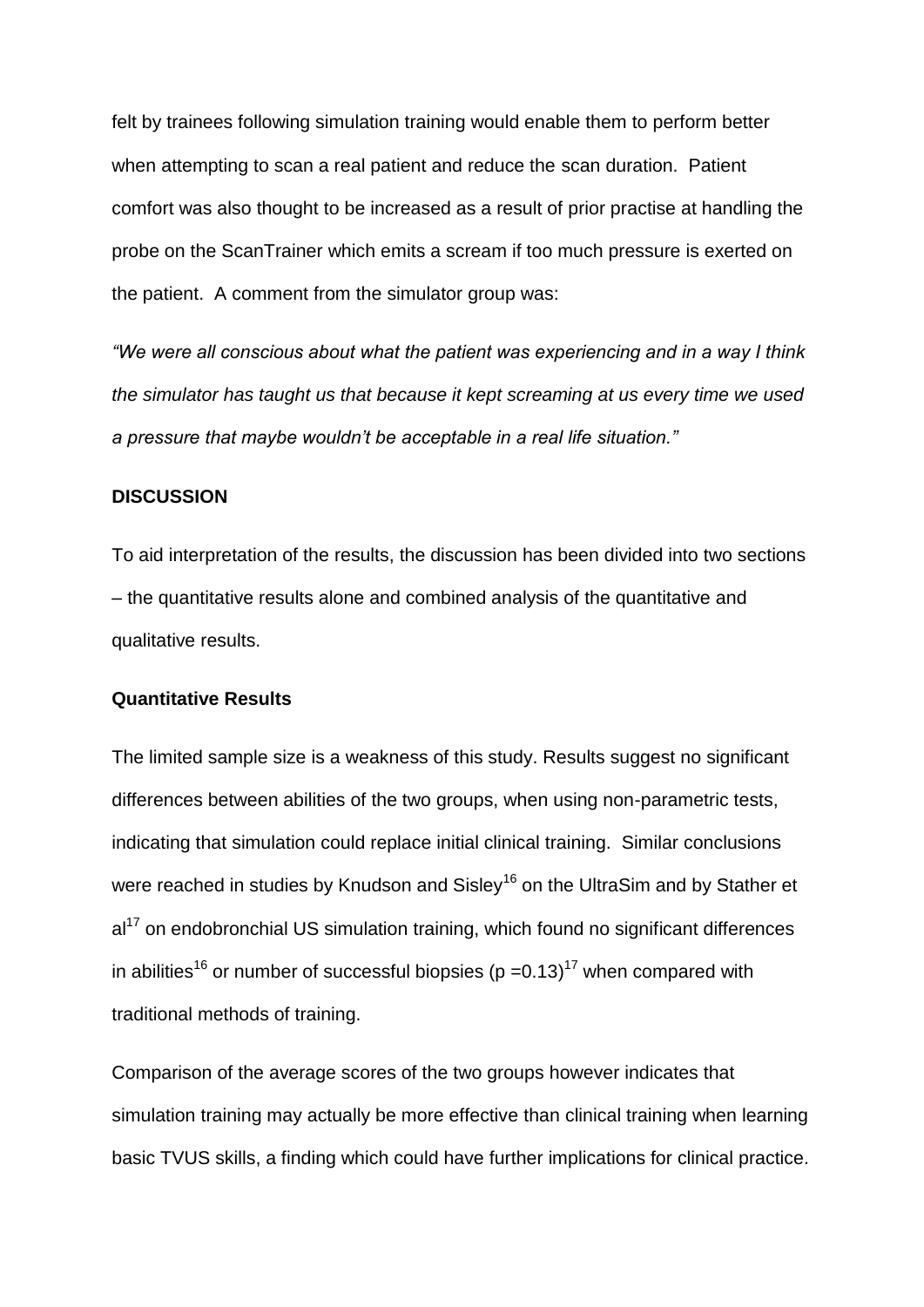This replicates findings of similar studies into virtual reality simulators ability to teach laparoscopic skills which demonstrated improved performance of simulator-trained participants compared with control groups.<sup>18-20</sup> The results are also in line with findings in a systematic review by Harder $^{21}$  which concluded "the use of simulation as opposed to other education and training methods, increased the students' clinical skills in the majority of studies". Repeat trials incorporating multiple centres to gain a larger sample size are now necessary to determine the value of the ScanTrainer.

#### **Combined Analysis of Quantitative and Qualitative Results**

Unfortunately much medical education research is hindered by small sample size, $^{22}$ with the issues surrounding the statistical analysis of the results illustrating how the collection of only quantitative data would have resulted in a limited understanding of TVUS training using the ScanTrainer. At present there is a lack of existing research on simulation-based medical education which considers the learner's perspective. $^{23}$ Consequently, with no concrete guidelines available on how to implement simulation training within the hospital US curriculum it was considered important to rectify this and obtain an understanding of the trainee's experience of the ScanTrainer and its effect on confidence levels using qualitative methods.

The simulation training group felt that their confidence was increased as a result of being able to learn normal anatomical appearances first, make mistakes, take as long as they like and practice small sections of the scan individually. This may offer insight into why the simulation training group were better able to differentiate between normal and abnormal appearances. The areas the simulation training group felt more confident in when they progressed to clinical training were altering the controls and assessing the anatomy, both areas in which they outperformed the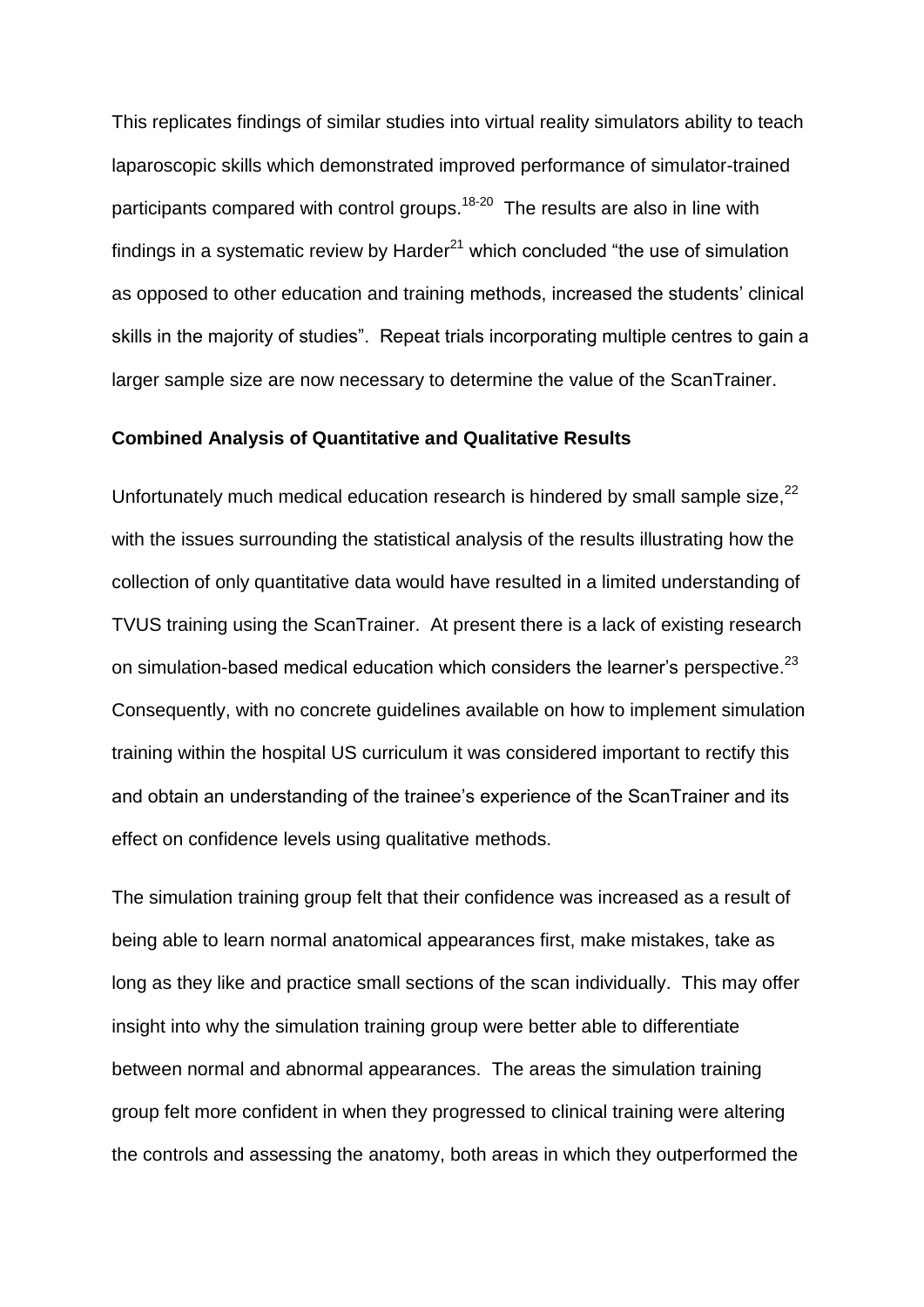clinical training group in the post-test. This adds further weight to existing evidence that indicates that simulation training can enhance a trainee's confidence level. $^{21,24\text{-}26}$ Conversely, only one study was identified which disputed these findings with confidence levels unaffected by training method. $27$ 

Whilst this current study was not large enough to evaluate performance, it illustrates how practice on the ScanTrainer can enable a trainee to become more familiar with the routine of the scan and increase their confidence to progress onto clinical training. This was further reinforced by the opinions of the majority of the clinical training group who felt that their confidence would have been increased by prior simulation training. Nevertheless, it was felt that trainees would be more adequately prepared for clinical training if the ScanTrainer incorporated less textbook anatomy and more pathology. Inclusion of these elements would decrease the risk of overconfidence in trainees. This suggests that the content validity (i.e. does the ScanTrainer contain the required material for the training that it is designed for?) may be lacking at present and needs to be measured and compared with other TVUS simulators to determine this aspect of its effectiveness, as advised by Matsumoto.<sup>28</sup>

A further implication of increased confidence levels resulting from simulation training suggested by participants was that the patient's experience of having a trainee undertake their scan could be improved due to a reduction in the anxiety felt by the trainee, enabling them to perform better. This was evidenced in research by Erickson cited by Goff, $^{29}$  which showed the ability to learn motor skills is improved by reduced anxiety, and was further confirmed by Kneebone,<sup>30</sup> who agreed, stating that an individual's ability to learn is hindered when dealing with "uncertainty, anxiety, overload, and stress". It's also possible that if the improved abilities of the simulation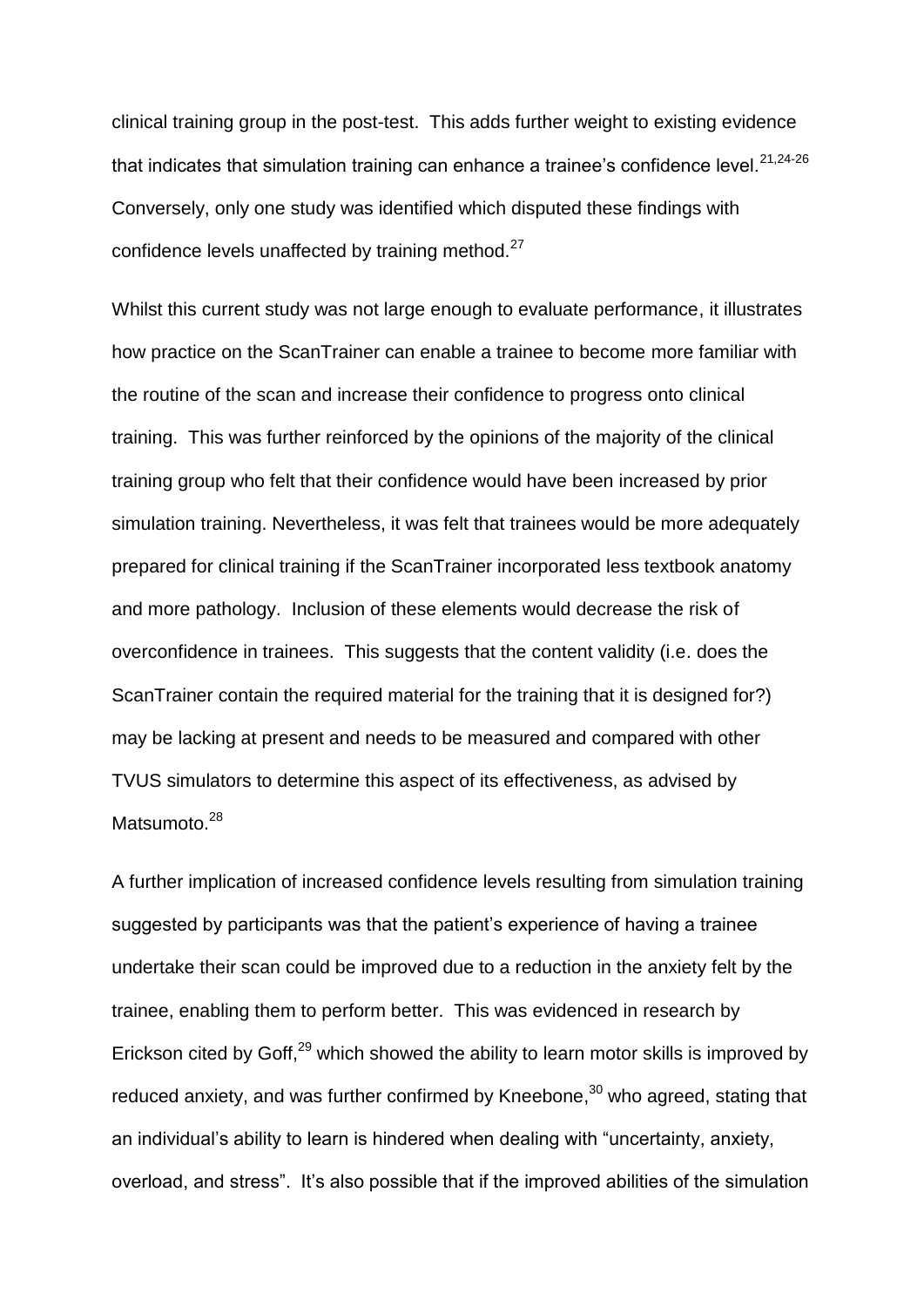training group do transfer effectively to clinical training then the overall length of the examination may be reduced. This idea was reinforced by participants, who suggested that the duration the probe is inserted for is just one aspect of the experience that could be improved with prior simulation training. This illustrates how the ScanTrainer can allow technical skills to be developed in a safe environment, before scanning real patients,<sup>5,31</sup> however designing studies which actually confirm these perceived benefits of the ScanTrainer in improving patient outcomes is challenging.

Eight out of the nine participants suggested a preference for TVUS training with the ScanTrainer initially, to develop confidence prior to scanning patients. The general view was that the ScanTrainer should be used until set goals are achieved by the trainee, to help motivation, rather than a set number of hours. Gurusamy et al<sup>18</sup> argue that "different trainees have different learning curves for learning different tasks and the time period sufficient to attain proficiency in a task in one individual may not be sufficient for another individual". However, regardless of end training point used, two studies<sup>23,32</sup> suggest that for simulation training to be successful it must be integrated within the curriculum and made mandatory.

#### **CONCLUSION**

In conclusion, the statistical results of this project suggest that US training on the ScanTrainer when compared with clinical training is equal in its ability to teach basic TVUS skills and could therefore replace initial clinical training. However, this study lacked power due to the small sample size involved. Comparison of the average scores of the two groups indicated that the ScanTrainer may actually be more effective than clinical training at teaching basic TVUS skills and if proven this could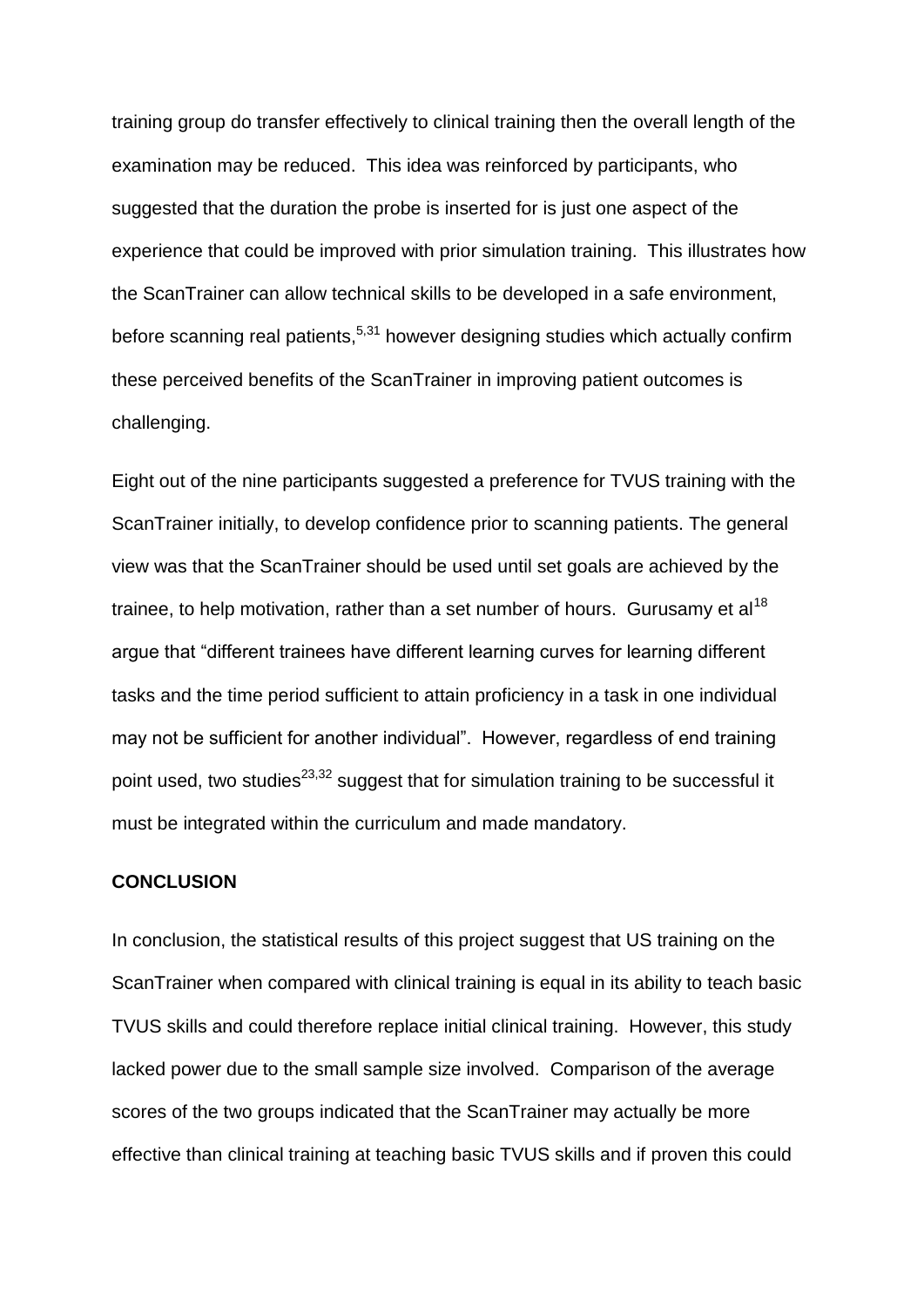have important implications for clinical practice and patient care. Larger multi-centre trials are now required to evaluate this further.

The collection of qualitative data on the effect of the ScanTrainer on trainee confidence increased the validity of this research allowing an understanding to be gained of the trainee's perspective. Training on the ScanTrainer was found to affect a trainee's confidence to progress to clinical scanning. The majority of participants indicated that practice on the ScanTrainer can increase a trainee's confidence level prior to attempting a TVUS scan on a real patient, a finding which has clinical significance regarding the patient's experience. Findings suggest that the ScanTrainer can build confidence in a number of areas such as enabling familiarity with the equipment controls and normal anatomy, in a non-threatening environment, where individual components of the scan can be undertaken until the basic skills are learned.

Although it was beyond the realms of this project to ascertain whether the increased performance of the simulation group in the post-test equated with increased performance in clinical training, participants felt that as the ScanTrainer decreased their anxiety and increased their confidence they were likely to perform better when faced with a real patient. In essence, it helps to prepare them for the progression to clinical training with the potentially clinically significant outcome of improving the patient's experience of having their scan performed by a trainee. In fact, use of the ScanTrainer was unanimously thought to be able to improve the patient's experience through increasing patient comfort, better probe handling and a reduction in the duration the probe is inserted for. However, the limited number of cases available on the ScanTrainer was thought to have the potential to result in overconfidence in a trainee, due to a lack of non-standardised anatomy and pathology, an outcome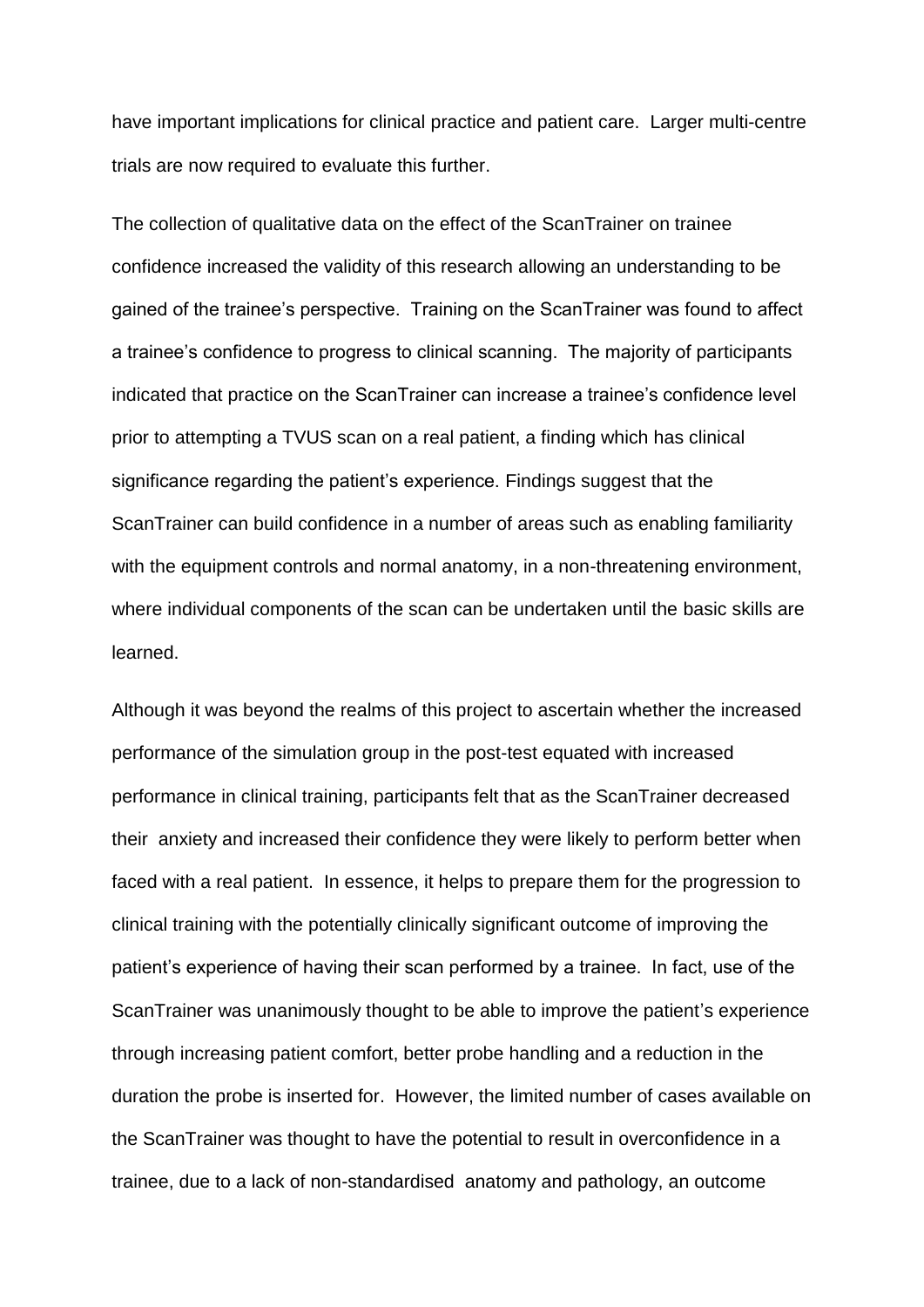which could be to the detriment of the patient. Consequently, the development of studies which are able to assess the content validity of the ScanTrainer and the effect on patient outcomes of prior training on it would now be useful.

# **REFERENCES**

- 1. Heer IM, Middendorf K, Muller-Egloff S, Dugas M, Strauss A. Ultrasound Training: The Virtual Patient. *Ultrasound Obstet Gynecol* 2004; Sept 24(4): 440-444
- 2. Monsky WL, Levine D, Mehta TS, *et al*. Using a Sonographic Simulator to Assess Residents Before Overnight Call. *Am J Roentgenol* 2002; 178(1): 35- 39
- 3. Gould DA, Reekers JA, Kessel DO, *et al*. Simulation Devices in Interventional Radiology: Validation Pending. *J Vasc Interv Radiol* 2006; Feb 17(2): 215-216
- 4. The Society and College of Radiographers. *Developing and Growing the Sonographer Workforce: Education and Training Needs*. London: SCoR, 2009
- 5. McCoubrie P, Mason K, Francis IS. *The Future of Simulation-based Training in Radiology* 2012; Manuscript submitted for publication
- 6. Brindley PG., Suen GI, Drummond J. Medical Simulation: "See one, do one, teach one…just not on my Mom" Part One: Why simulation should be a priority. *Can Respir J* 2007; 43(4): 22-27
- 7. Langhan TS, Rigby IJ, Walker IW, Howes D, Donnon T, Lord JA. Simulation-Based Training in Critical Resuscitation Procedures Improves Residents' Competence. *Can J Emerg Med* 2009; 11(6): 535-539
- 8. Donaldson, L. *150 years of the Annual Report of the Chief Medical Officer: On the State of Public Health 2008*. London: Department of Health, 2009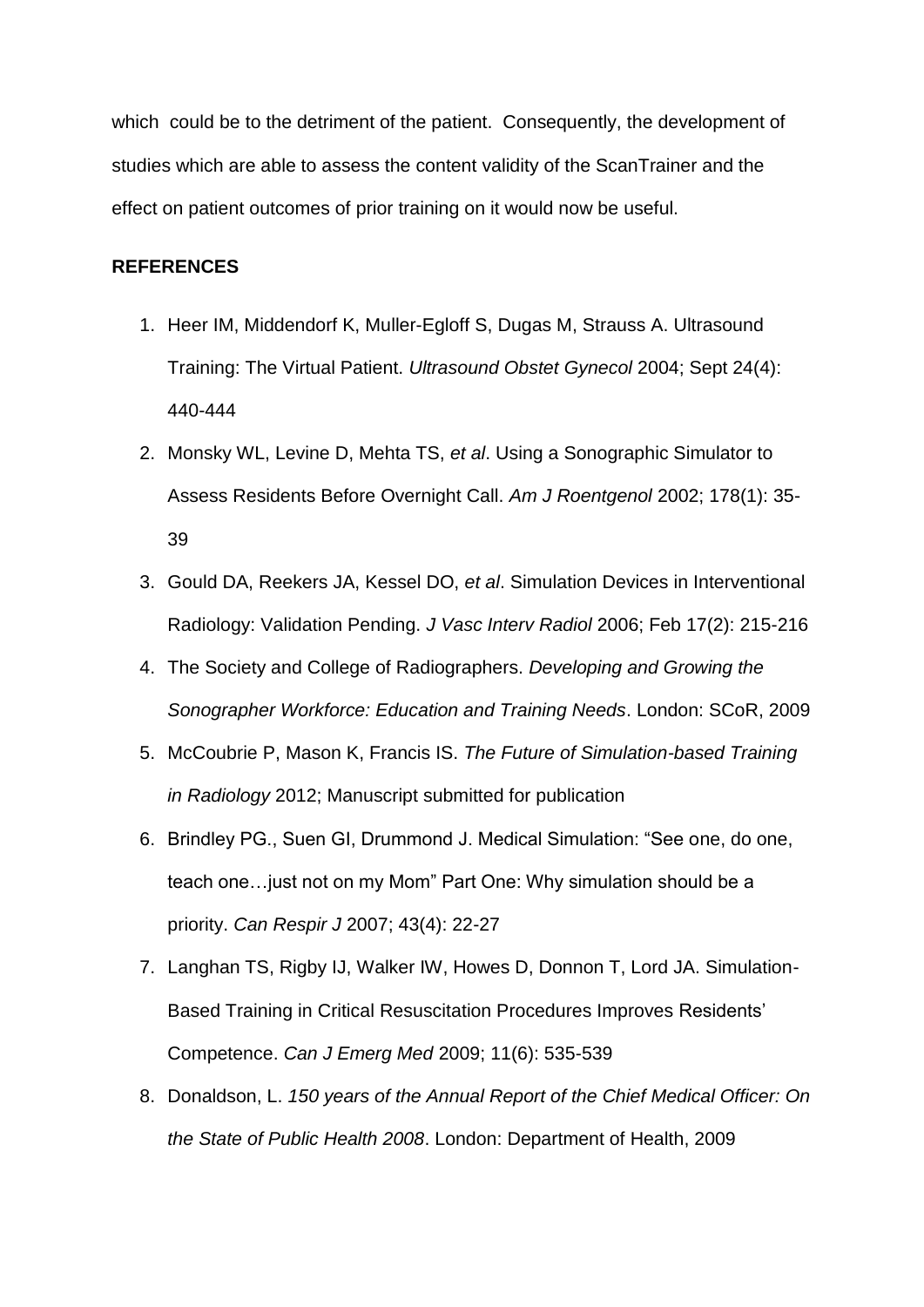- 9. Dawson S. Procedural Simulation: A Primer. *Radiology*. 2006; Oct 241(1): 17- 25
- 10.Maul H, Scharf A, Baier P, *et al*. Ultrasound Simulators: Experience with the SonoTrainer and comparative review of other training systems. *Ultrasound Obstet Gynecol* 2004; Oct 24(5): 581-585
- 11.MedGadget. *Transvaginal Haptic Ultrasound Simulator Unveiled*. URL: [http://www.medgadget.com/archives/2010/04/transvaginal\\_haptic\\_ultrasound](http://www.medgadget.com/archives/2010/04/transvaginal_haptic_ultrasound_simulator_unveiled.html) simulator\_unveiled.html (accessed 7 March 2011)
- 12.Creswell JW, Plano Clark VL. *Designing and Conducting Mixed Methods Research*. California: Sage Publications, 2007
- 13.Polit DF. Beck CT. *Nursing Research: Generating and assessing evidence for nursing practice*. 8<sup>th</sup> ed. Philadelphia: Lippincott, Williams & Wilkins, 2008.
- 14.Motulsky H. *Analysing Data with GraphPad Prism: A comparison to GraphPad Prism Version 3*. San Diego: GraphPad Software Inc, 1999
- 15.Newell R. Burnard, P. *Research for Evidence-Based Practice in Healthcare*. 2<sup>nd</sup> ed. Chichester: Wiley-Blackwell, 2011
- 16.Knudson MM, Sisley AC. Training Residents Using Simulation Technology: Experience with ultrasound for trauma. *J Trauma-Inj Infect Crit Care* 2000; Apr 48(4): 659-665
- 17.Stather DR, Maceachern P, Rimmer K, Hergott CA, Tremblay A. Assessment and Learning Curve Evaluation of Endobronchial Ultrasound Skills Following Simulation and Clinical Training. *Respirology* 2011; May 16(4): 698-704
- 18.Gurusamy KS, Aggarwal R, Palanivelu I, Davidson BR. Virtual Reality Training for Surgical Trainees in Laparoscopic Surgery. *Cochrane Database Syst Rev* 2009; 1: CD006575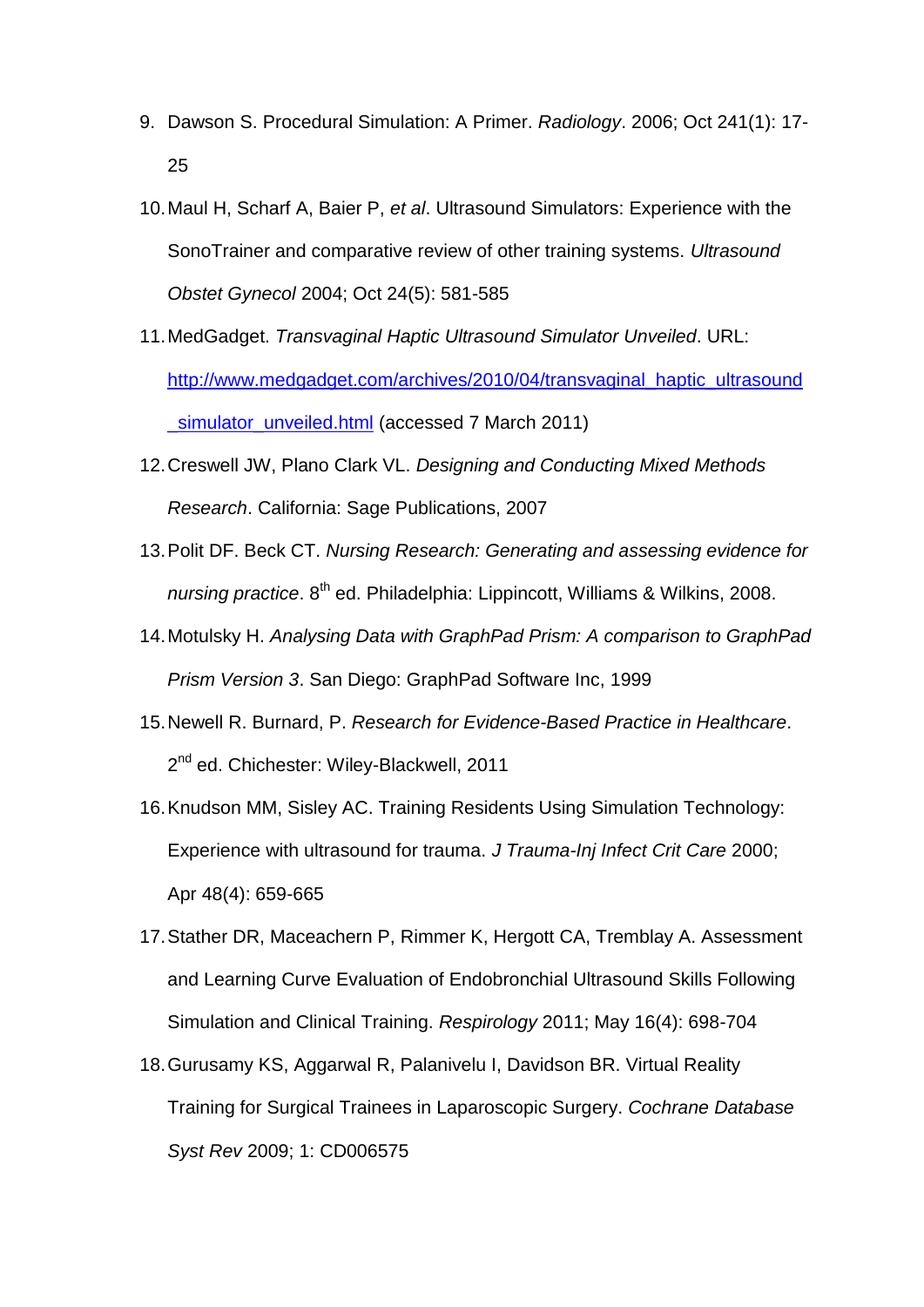- 19.Larsen CR, Soerensen, JL, Grantcharov TP, *et al*. Effect of Virtual Reality Training on Laparoscopic Surgery: Randomised controlled trial. *BMJ* 2009; May 338(7705): 1253-1256
- 20.Lucas S, Tuncel A, Bensalah K, *et al.* Virtual Reality Training Improves Simulated Laparoscopic Surgery Performance in Laparoscopy Naïve Medical Students. *J Endourol* 2008; May 22(5): 1047-1052
- 21.Harder BN. Use of Simulation in Teaching and Learning in Health Sciences: A Systematic Review. *J Nurs Educ*. 2010; Jan 49(1): 23-28
- 22.Appavu SK. Two Decades of Simulation-Based Training: Have we made progress? *Crit Care Med* 2009; 37(10): 2843-2844
- 23.Shanks D, Wong RY, Roberts JM, Nair P. Ma IWY. Use of Simulator-Based Medical Procedural Curriculum: The learner's perspectives. *BMC Med Educ* 2010; 10: 77
- 24.Cass GK, Crofts JF, Draycott TJ. The use of simulation to teach clinical skills in obstetrics. *Semin Perinatol* 2011; 35: 68-73
- 25.Traynor M, Gallagher A, Martin L, Smyth S. From Novice to Expert: Using Simulators to Enhance Practical Skill. *Br J Nurs* 2010; 19(22): 1422-1426
- 26.Zigmont JJ, Kappus LJ, Sudikoff SN. Theoretical foundations of learning through simulation. *Semin Perinatol* 2011; 35: 47-51
- 27.Barsuk JH, McGaghie WC, Cohen ER, *et al*. Simulation-based mastery learning reduces complications during central venous catheter insertion in a medical intensive care unit. *Crit Care Med* 2009; 37: 2697–2701
- 28.Matsumoto ED. Development and Validation of a Virtual Reality Transrectal Ultrasound Guided Prostatic Biopsy Simulator. *Can Urol Assoc J* 2011; Feb 5(1): 27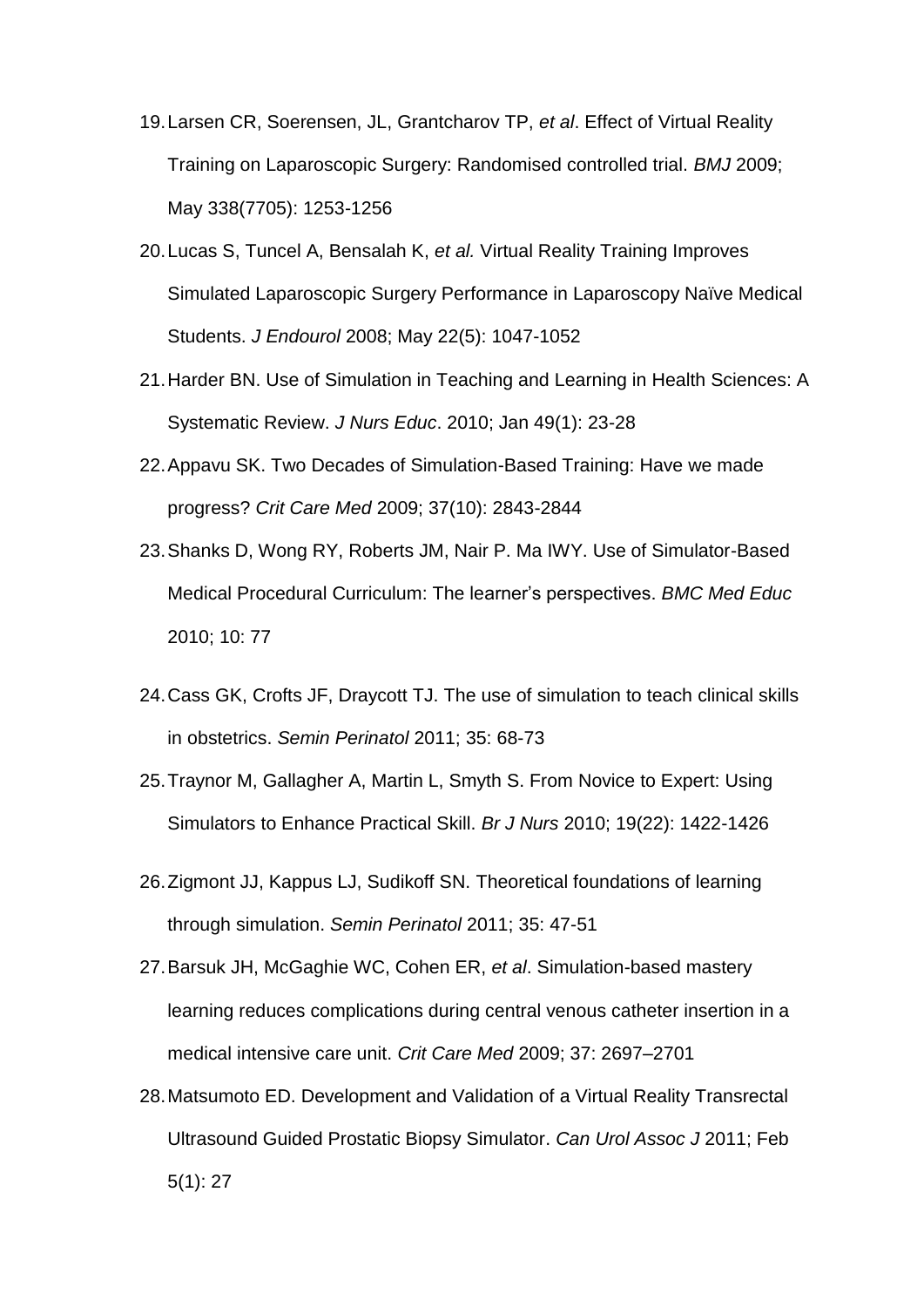- 29.Goff BA. Training and Assessment in Gynaecologic Surgery: The role of simulation. *Best Pract Res Cl Ob* 2010; 24: 759-766
- 30.Kneebone R. Simulation and Transformational Change: The paradox of expertise. *Acad Med* 2009; July 84(7): 954-957
- 31.Lateef F. Simulation-Based Learning: Just like the real thing. *Journal Emerg Trauma, Shock* 2010; 3(4): 348-352

32.Van Dongen KW, Van Der Wal WA, Borel Rinkes IHM, Schijven MP,

Broeders IAMJ. Virtual Reality Training for Endoscopic Surgery: Voluntary or

obligatory? *Surg Endosc* 2008; 22: 664-667

# **TABLES**

**Table 1:** Mean differences between groups for the post-test assessment.

| <b>Part of Post-</b><br>Test<br><b>Assessment</b>        | <b>Mean</b><br>Score of<br>Control<br>Group<br>(Clinical<br>Training) | <b>Mean Score</b><br>οf<br><b>Experimental</b><br>Group<br>(Simulation<br>Training) | <b>Difference</b><br>between the<br>mean<br>scores of<br>the two<br>groups | Percentage<br>difference<br>between the<br>mean<br>scores of<br>the two<br>groups | <b>Mann</b><br><b>Whitney U</b><br>Value | P<br>Value |
|----------------------------------------------------------|-----------------------------------------------------------------------|-------------------------------------------------------------------------------------|----------------------------------------------------------------------------|-----------------------------------------------------------------------------------|------------------------------------------|------------|
| Assessment of<br><b>Anatomy (out</b><br>of 14.5)         | 9.00                                                                  | 11.70                                                                               | 2.70                                                                       | 18.60                                                                             | 13.5                                     | 0.413      |
| <b>Orientation</b><br>(out of 8)                         | 6.75                                                                  | 7.60                                                                                | 0.85                                                                       | 10.60                                                                             | 12                                       | 1          |
| <b>Accuracy of</b><br><b>Measurements</b><br>(out of 25) | 10.88                                                                 | 16.20                                                                               | 5.32                                                                       | 21.28                                                                             | 16                                       | 0.190      |
| <b>Image Quality</b><br>(out of 80)                      | 56.38                                                                 | 58.40                                                                               | 2.02                                                                       | 2.53                                                                              | 11                                       | 1          |
| Normal/<br>Abnormal<br>Anatomy? (out<br>of 12)           | 10.00                                                                 | 10.80                                                                               | 0.80                                                                       | 6.67                                                                              | 12                                       | 0.730      |
| <b>Overall Score</b><br>(out of 139.5)                   | 93.00                                                                 | 104.7                                                                               | 11.70                                                                      | 8.34                                                                              | 13                                       | 0.0556     |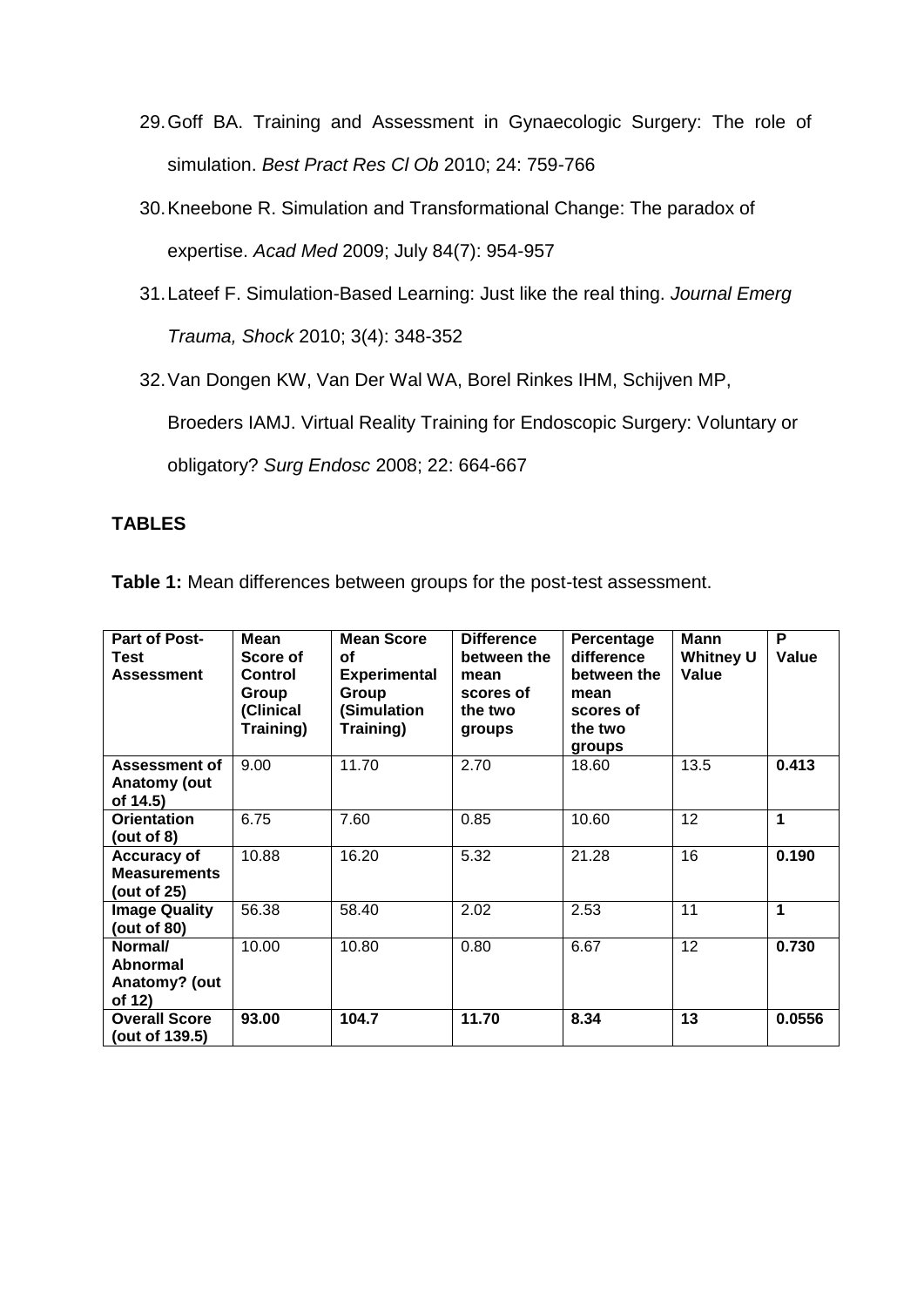# **FIGURES**

**Figure 1:** Participants' answers to the question asking if use of the ScanTrainer could help increase a trainee's confidence level prior to attempting a real TVUS scan.



**Figure 2:** ScanTrainer display screen showing an anteverted uterus with the 3D anatomy feature on the left hand side of the screen (screenshot provided by and published with the permission of MedaPhor).

**Figure 3:** Response to the question: how long would you use the ScanTrainer for before feeling confident enough to progress to clinical training?